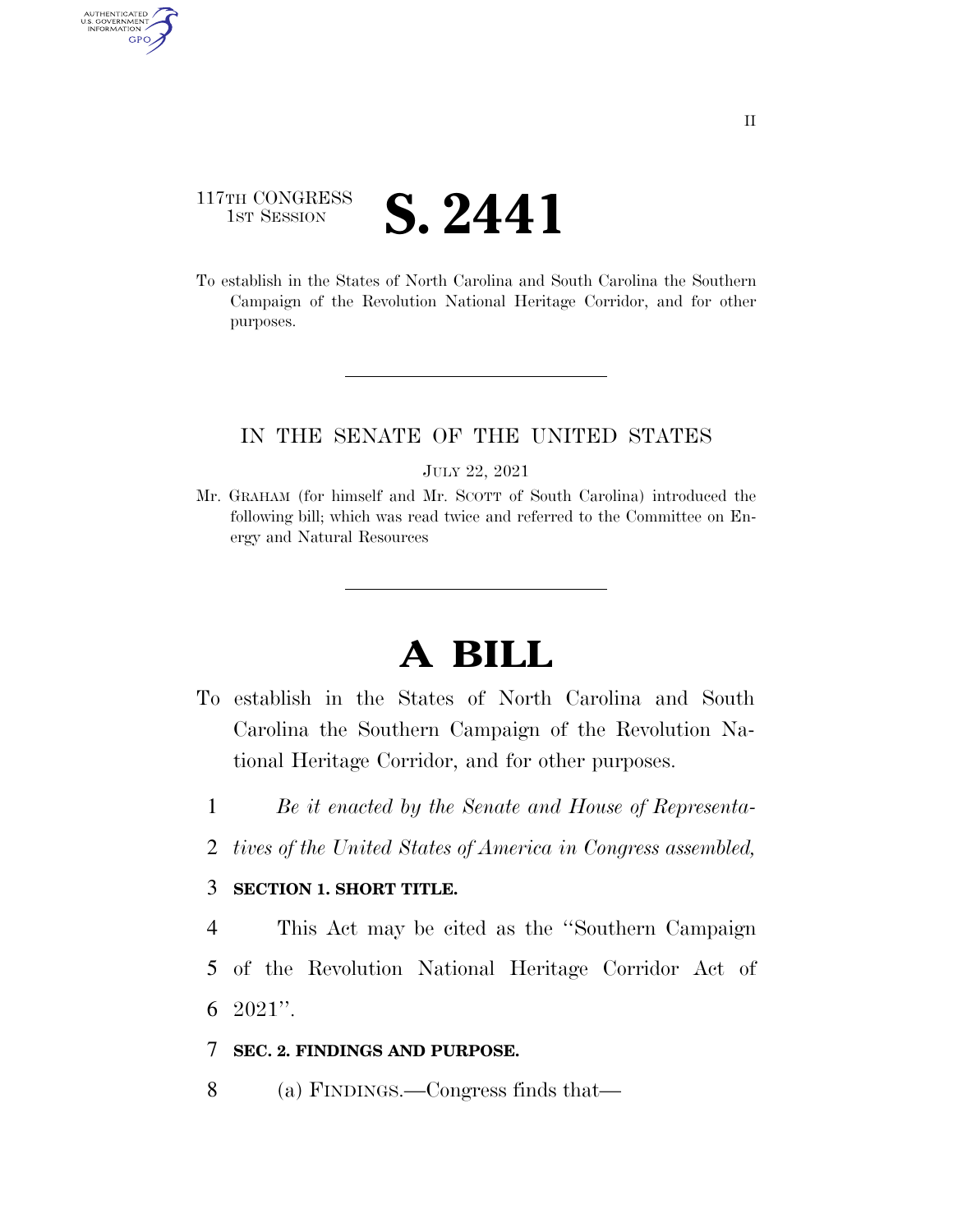(1) in accordance with the Study, the Southern Campaign of the Revolution National Heritage Cor- ridor, an 8-mile-wide corridor, provides operational efficiency in connecting the greatest concentration of the Carolinas' Revolutionary War sites including battlefields, historic communities, farmsteads, and landscapes that reflect the cultural and natural envi- ronments of North Carolina and South Carolina in the latter half of the 18th century; (2) there is a national interest in protecting, conserving, restoring, promoting, and interpreting the benefits of the Corridor for the residents of, and visitors to, the Corridor; (3) a primary responsibility for conserving, pre- serving, protecting, and promoting the benefits re- sides with the Managing Entity having jurisdiction over the Corridor; and (4) in view of the longstanding Federal practice of assisting States in creating, protecting, con- serving, preserving, and interpreting areas of signifi- cant natural and cultural importance, and in view of 22 the national significance of the Corridor, the Federal Government has an interest in assisting the States and the Managing Entity in fulfilling the respon-sibilities described in paragraph (3).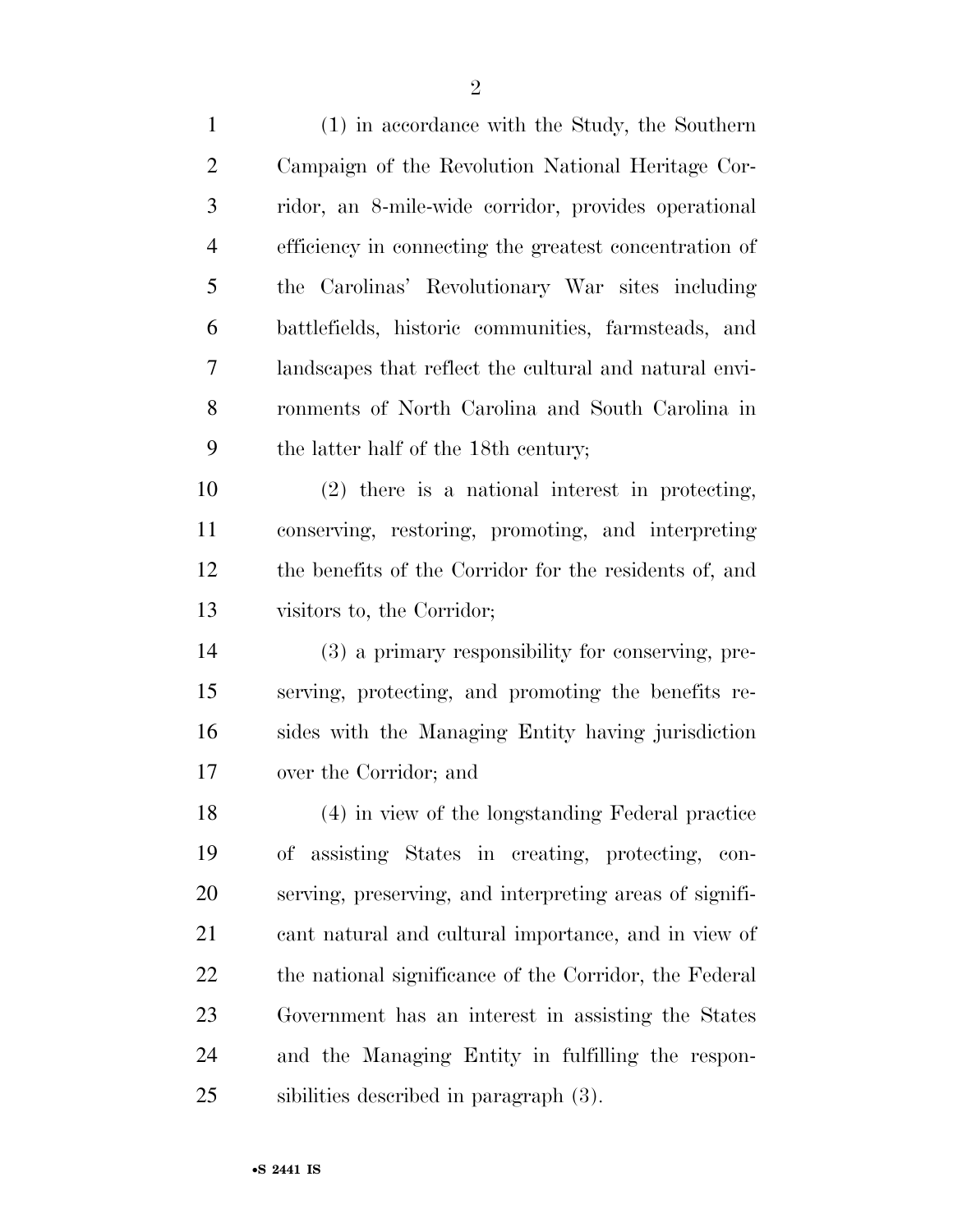(b) PURPOSES.—The purposes of this Act are—

 (1) to protect, preserve, conserve, restore, pro- mote, interpret, and make available for the benefit of the public the historic, cultural, and natural re-sources of the Corridor;

 (2) to encourage and support, through financial and technical assistance, the Managing Entity in the development of a Management Action Plan for the Corridor to ensure coordinated public and private action in the Corridor in a manner consistent with subsection (a);

 (3) to provide, during the development of an in- tegrated Corridor Management Action Plan, Federal financial and technical assistance for the protection, preservation, and conservation of land and water areas in the Corridor that are in danger of being ad-versely affected or destroyed;

 (4) to encourage and assist Managing Entity to identify the full range of public and private technical and financial assistance programs and services avail- able to implement the Corridor Management Action Plan; and

 (5) to encourage adequate coordination of all government programs affecting the historic, cultural, and natural resources of the Corridor.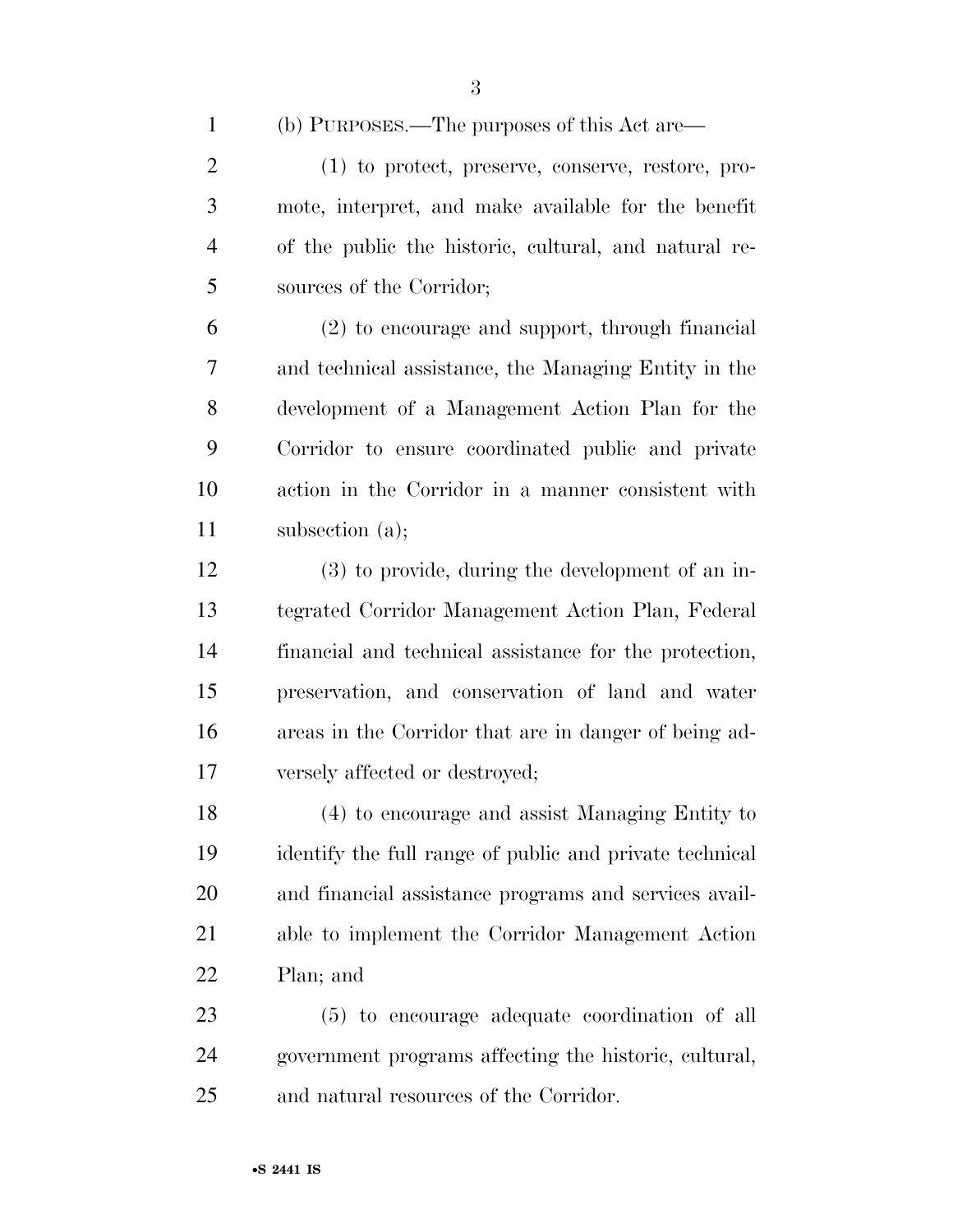# **SEC. 3. DEFINITIONS.**

In this Act:

| 3              | (1) CORRIDOR.—The term "Corridor" means               |
|----------------|-------------------------------------------------------|
| $\overline{4}$ | the Southern Campaign of the Revolution National      |
| 5              | Heritage Corridor established by section $4(a)$ .     |
| 6              | (2) CORRIDOR MANAGEMENT ACTION PLAN.                  |
| 7              | term "Corridor Management Action Plan"<br>The         |
| 8              | means the management action plan developed under      |
| 9              | section 6.                                            |
| 10             | (3) MANAGEMENT ENTITY.—The term "Man-                 |
| 11             | agement Entity" means the University of South         |
| 12             | Carolina as established under section 4.              |
| 13             | (4) SECRETARY.—The term "Secretary" means             |
| 14             | the Secretary of the Interior.                        |
| 15             | (5) STATES.—The term "States" mean the                |
| 16             | States of North Carolina and South Carolina.          |
| 17             | $(6)$ STUDY.—The term "Study" means the De-           |
| 18             | partment of the Interior, National Park Service       |
| 19             | (NPS)'s July 2015 Southern Campaign of the Revo-      |
| 20             | lution National Heritage Area Suitability/Feasibility |
| 21             | Study.                                                |
| 22             | (7) MAP.—The term "map" means the map                 |
| 23             | provided in the Study: Appendix C: Corridor Maps,     |
| 24             | page 93, "Map 1: Proposed National Heritage Area      |
| 25             | Corridor".                                            |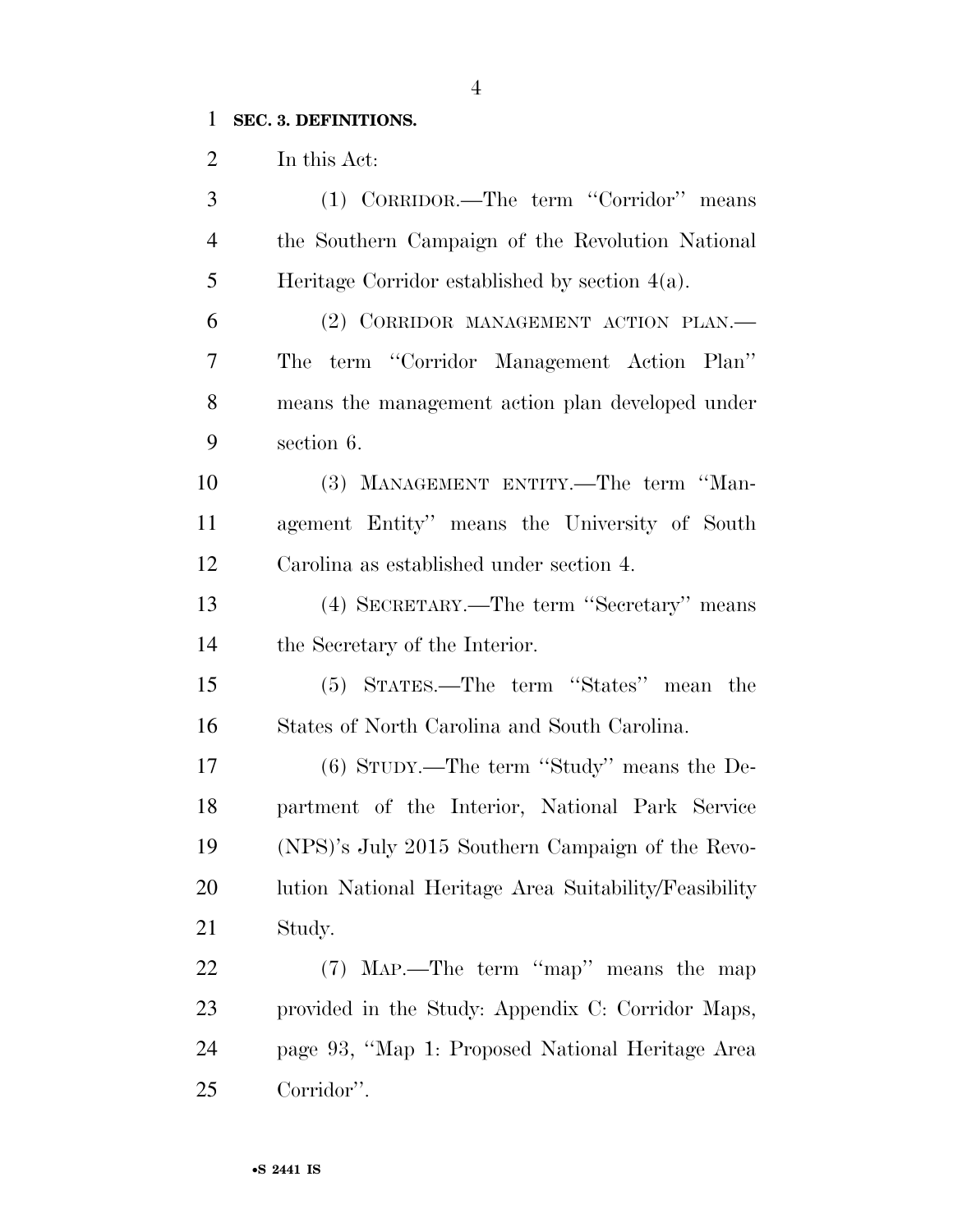(a) ESTABLISHMENT.—There is established in the States the Southern Campaign of the Revolution National Heritage Corridor.

 (b) BOUNDARIES.—The Corridor shall consist of the area depicted on the map. The Corridor shall be specified in detail in the Corridor Management Action Plan.

 (c) MAP.—A map of the Corridor shall be on file and available for public inspection in the appropriate offices of—

(1) the National Park Service; and

(2) the Management Entity.

 (d) ADDITION.—Additional areas of the States out- side the Corridor boundaries may be added to the Corridor by the Secretary at the request of the Management Entity. (e) MANAGEMENT ENTITY.—The Management Enti-ty for the Corridor shall be The University of South Caro-

lina, a public research university.

## **SEC. 5. ADMINISTRATION.**

 (a) AUTHORITIES.—To carry out the management plan, the Secretary, acting through the management enti- ty, may use amounts made available under this section to—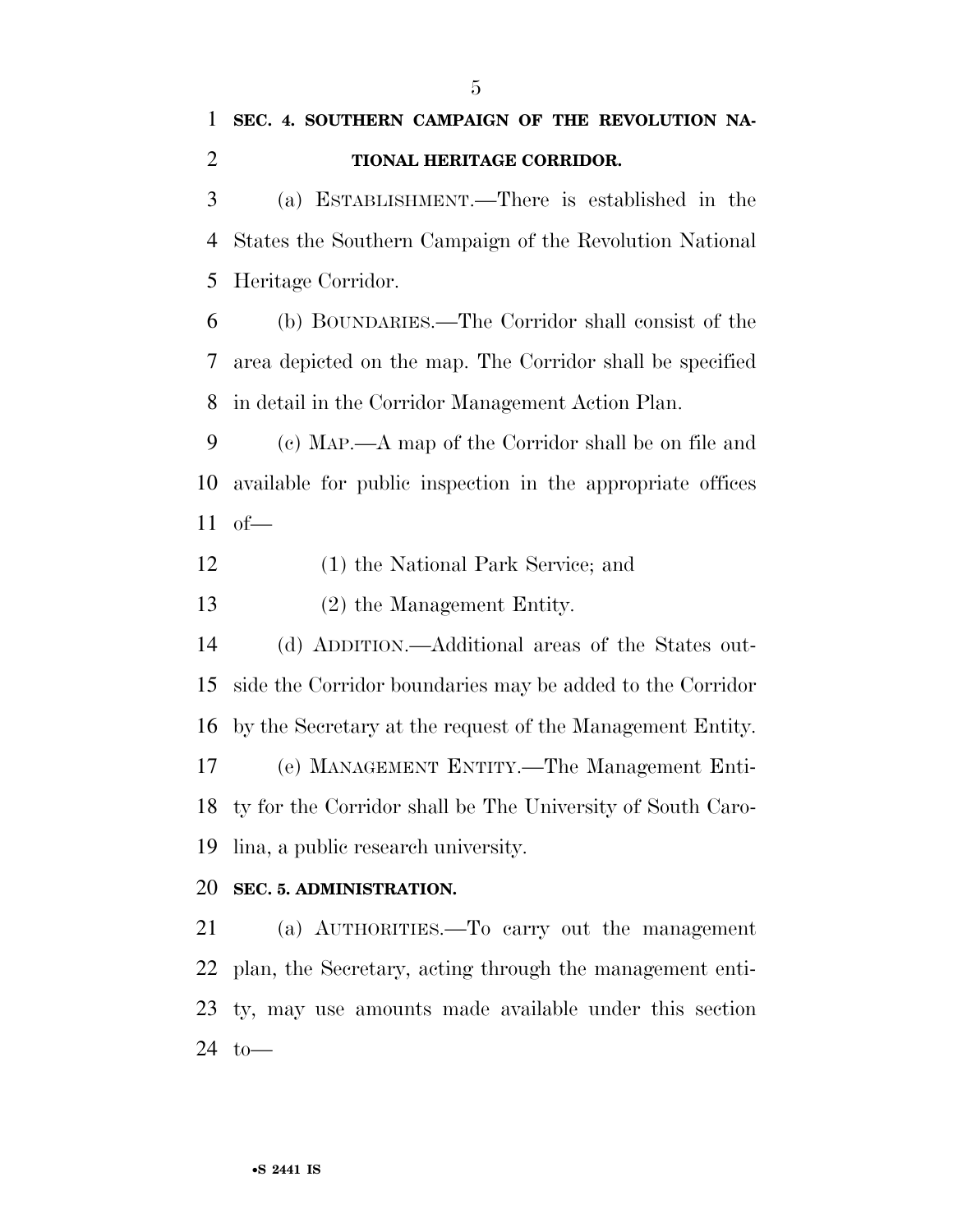| $\mathbf{1}$   | (1) make grants to the States or a political sub-       |
|----------------|---------------------------------------------------------|
| $\overline{2}$ | division of the States, nonprofit organizations, and    |
| 3              | other persons;                                          |
| $\overline{4}$ | (2) enter into cooperative agreements with, or          |
| 5              | provide technical assistance to, the States or a polit- |
| 6              | ical subdivision of the States, nonprofit organiza-     |
| 7              | tions, and other interested parties;                    |
| 8              | (3) hire and compensate staff, which shall in-          |
| 9              | clude individuals with expertise in natural, cultural,  |
| 10             | and historical resources protection, and heritage pro-  |
| 11             | gramming;                                               |
| 12             | (4) obtain money or services from any source            |
| 13             | including any that are provided under any other         |
| 14             | Federal law or program;                                 |
| 15             | (5) contract for goods or services; and                 |
| 16             | $(6)$ undertake to be a catalyst for any other ac-      |
| 17             | tivity that furthers the Corridor and is consistent     |
| 18             | with the approved Corridor Management Action            |
| 19             | Plan.                                                   |
| 20             | (b) DUTIES.—The management entity shall—                |
| 21             | $(1)$ in accordance with section 6, prepare and         |
| 22             | submit a Corridor Management Action Plan for the        |

Corridor to the Secretary;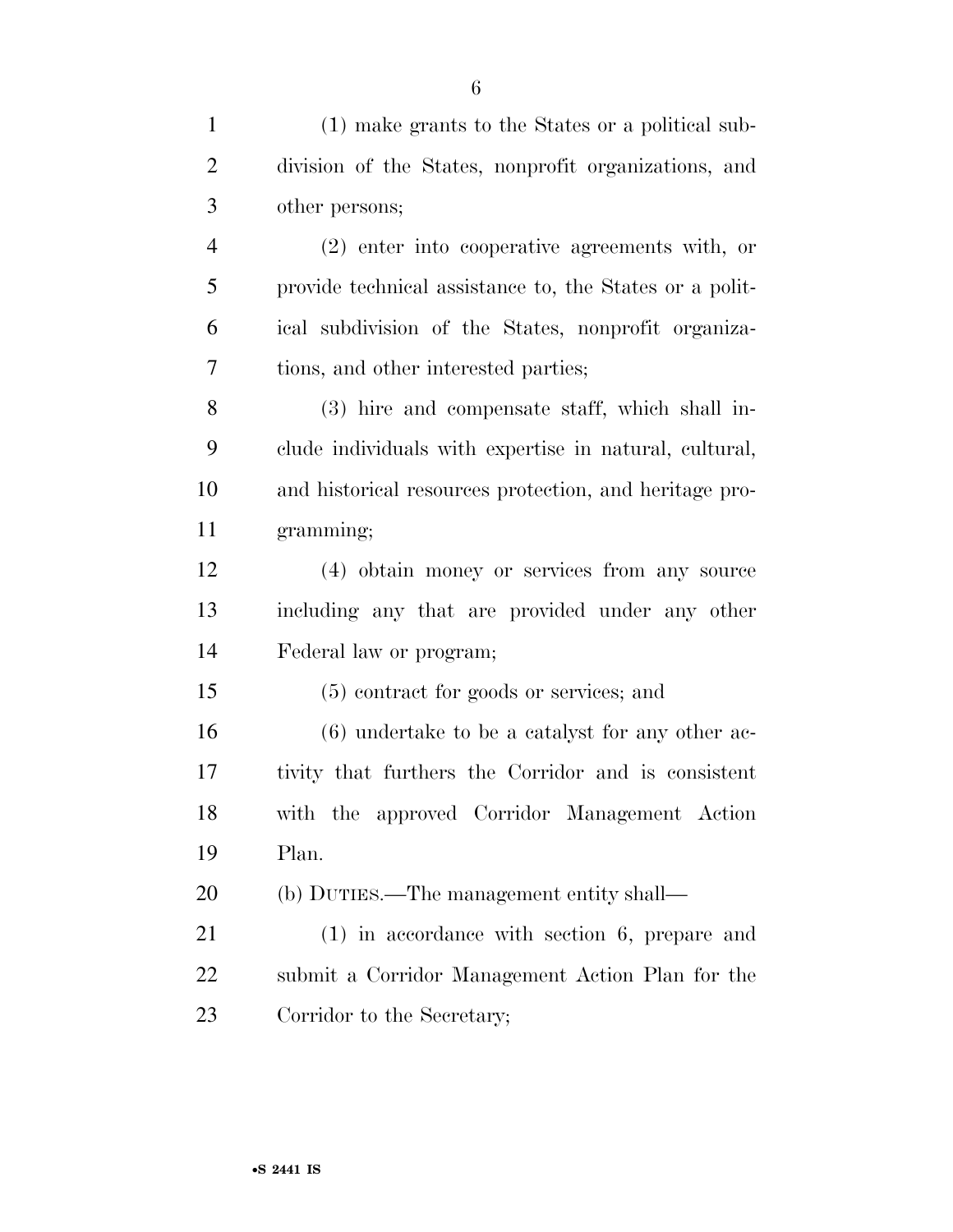| $\mathbf{1}$   | (2) assist units of local government, regional      |
|----------------|-----------------------------------------------------|
| $\overline{2}$ | planning organizations, and nonprofit organizations |
| 3              | in carrying out the approved management plan by—    |
| $\overline{4}$ | (A) carrying out programs and projects              |
| 5              | that recognize, protect, and enhance important      |
| 6              | resource values in the Corridor;                    |
| $\tau$         | (B) establishing and maintaining interpre-          |
| 8              | tive exhibits and programs in the Corridor;         |
| 9              | (C) developing recreational and educational         |
| 10             | opportunities in the Corridor;                      |
| 11             | (D) increasing public awareness of, and             |
| 12             | appreciation for, natural, historical, scenic, and  |
| 13             | cultural resources of the Corridor;                 |
| 14             | (E) protecting and restoring historic sites         |
| 15             | and buildings in the Corridor that are con-         |
| 16             | sistent with Corridor themes;                       |
| 17             | (F) ensuring that clear, consistent, and ap-        |
| 18             | propriate signs identifying points of public ac-    |
| 19             | cess, and sites of interest are posted throughout   |
| 20             | the Corridor; and                                   |
| 21             | (G) promoting a wide range of partner-              |
| 22             | ships among governments, organizations, and         |
| 23             | individuals to further the Corridor;                |
| 24             | (3) consider the interests of diverse units of      |
| 25             | government, businesses, organizations, and individ- |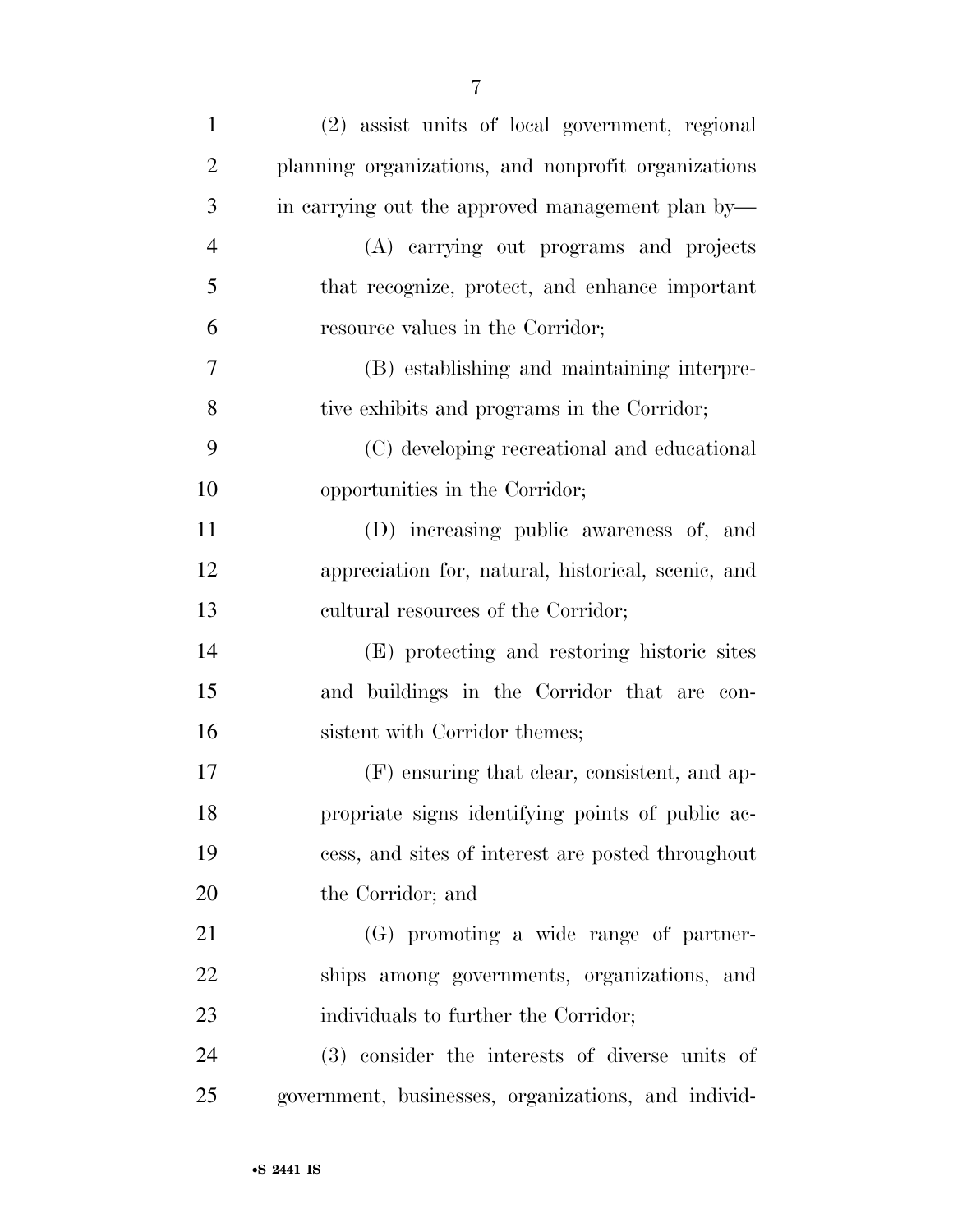| $\mathbf{1}$   | uals in the Corridor in the preparation and imple- |
|----------------|----------------------------------------------------|
| $\overline{2}$ | mentation of the Corridor Management Action Plan;  |
| 3              | (4) conduct meetings open to the public at least   |
| $\overline{4}$ | semiannually regarding the development and imple-  |
| 5              | mentation of the Corridor Management Plan;         |
| 6              | (5) for any year that Federal funds have been      |
| 7              | received under this section—                       |
| 8              | $(A)$ submit an annual report to the Sec-          |
| 9              | retary that describes the activities, expenses,    |
| 10             | and income of the management entity (includ-       |
| 11             | ing grants to any other entities during the year   |
| 12             | that the report is made);                          |
| 13             | (B) make available to the Secretary for            |
| 14             | audit all records relating to the expenditure of   |
| 15             | the funds and any matching funds; and              |
| 16             | (C) require, with respect to all agreements        |
| 17             | authorizing expenditure of Federal funds by        |
| 18             | other organizations, that the organizations re-    |
| 19             | ceiving the funds make available to the Sec-       |
| 20             | retary for audit all records concerning the ex-    |
| 21             | penditure of the funds; and                        |
| 22             | (6) encourage by appropriate means economic        |
| 23             | viability that is consistent with the Corridor.    |
| 24             | (c) PROHIBITION ON THE ACQUISITION OF REAL         |
| 25             | PROPERTY.—The management entity shall not use Fed- |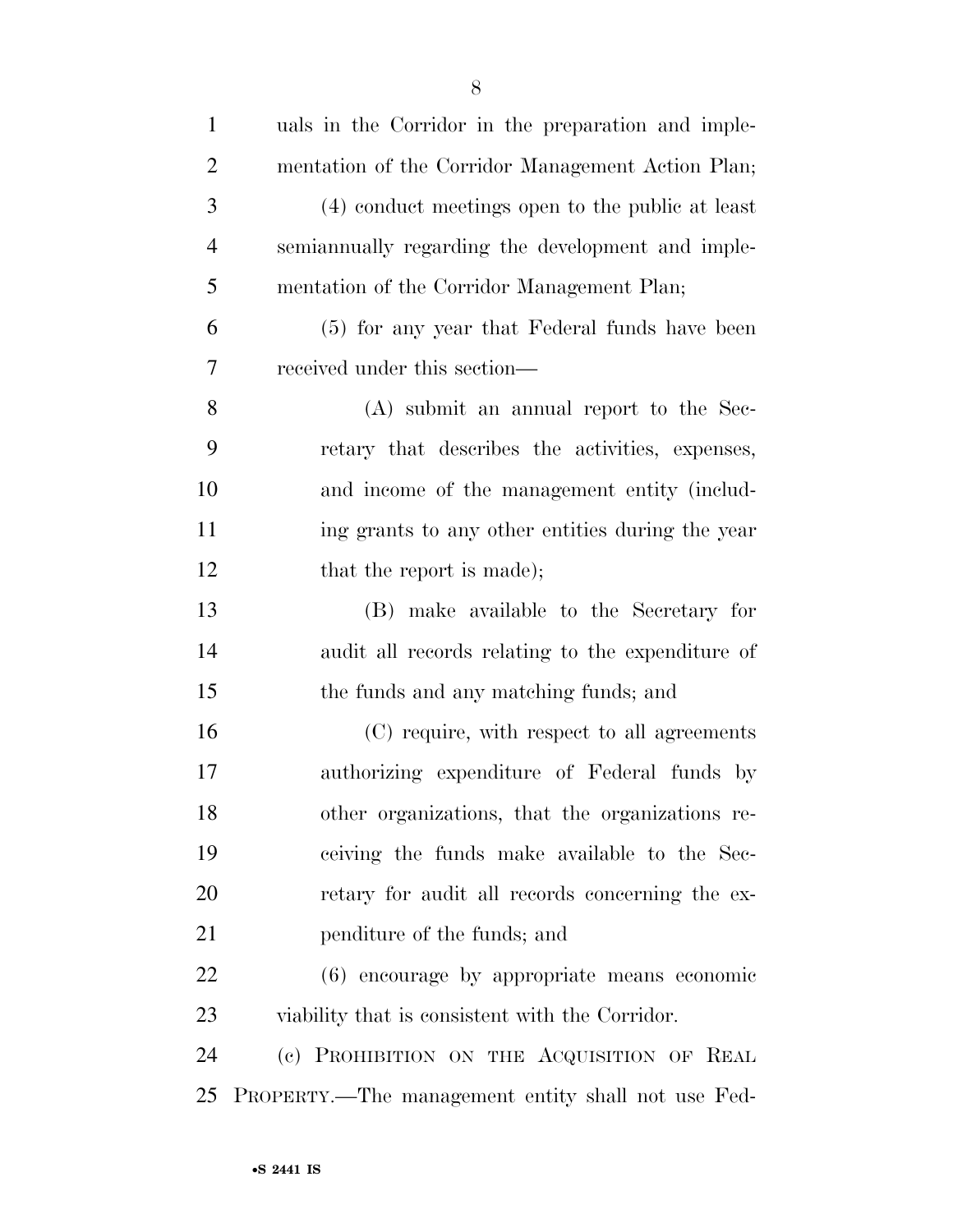eral funds made available under this section to acquire real property or any interest in real property.

## **SEC. 6. CORRIDOR MANAGEMENT ACTION PLAN.**

 (a) IN GENERAL.—Not later than 3 years after the date of enactment of this Act, the Management Entity shall submit to the Secretary for approval a proposed Cor-ridor Management Action Plan for the Corridor.

 (b) REQUIREMENTS.—The Corridor Management Ac-tion Plan shall—

 (1) determine the boundaries of the Corridor 11 adherent to section 4(b);

 (2) incorporate an integrated and cooperative approach for the protection, enhancement, and inter- pretation of the natural, cultural, historic, scenic, and recreational resources of the Corridor;

 (3) take into consideration Federal, State, local, and Tribal plans and treaty rights;

(4) include—

(A) an inventory of—

 (i) the resources located in the Cor-21 ridor; and

 (ii) any other property in the Corridor that—

 (I) is related to the themes of the Corridor; and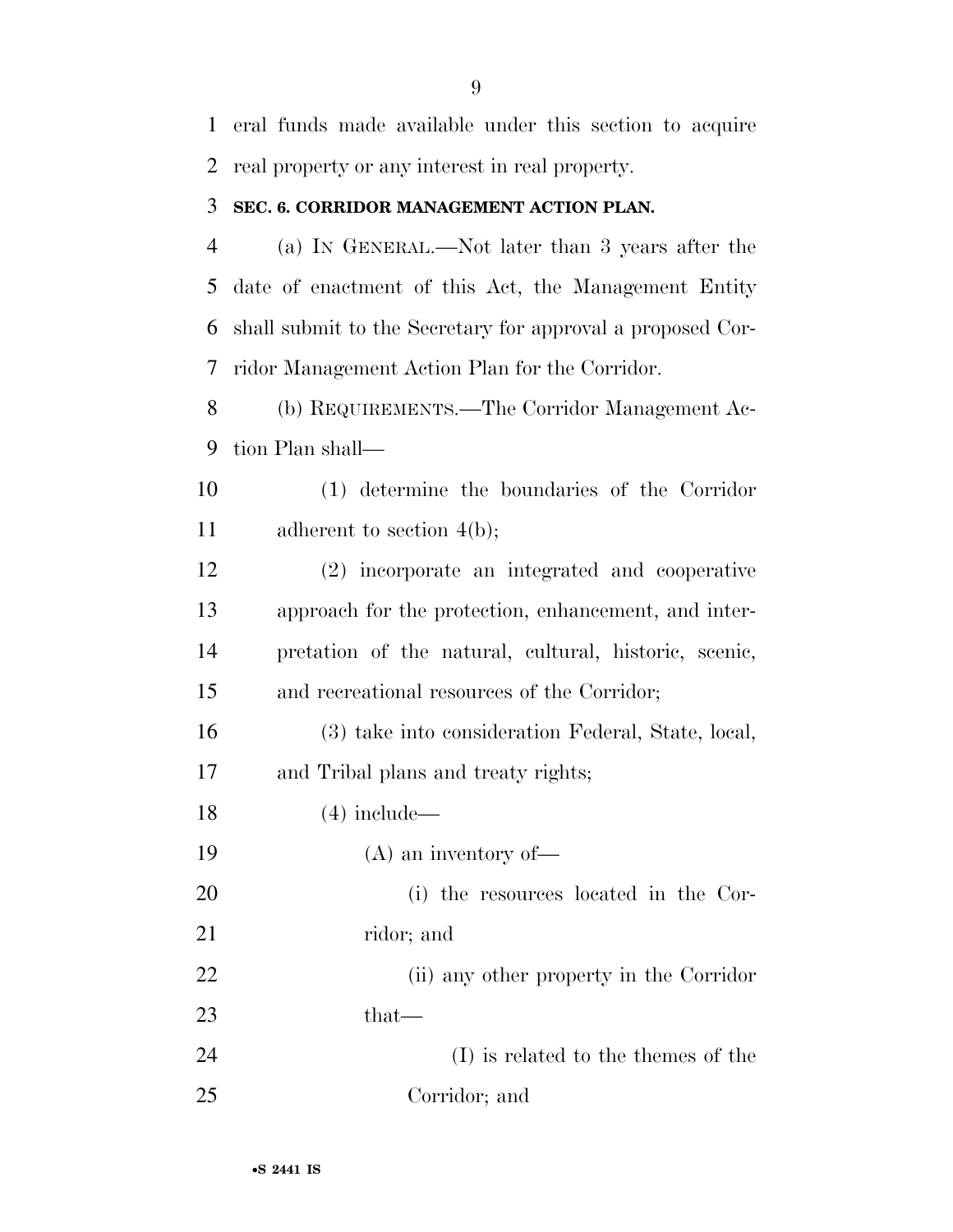| $\mathbf{1}$   | (II) should be preserved, re-                      |
|----------------|----------------------------------------------------|
| $\overline{2}$ | stored, managed, or maintained be-                 |
| 3              | cause of the significations of the prop-           |
| $\overline{4}$ | erty;                                              |
| 5              | (B) comprehensive policies, strategies, and        |
| 6              | recommendations for conservation, funding,         |
| 7              | management, and development of the Corridor;       |
| 8              | (C) a description of the actions that the          |
| 9              | Federal Government, State, Tribal, and local       |
| 10             | governments, private organizations, and individ-   |
| 11             | uals have agreed to take to protect the natural,   |
| 12             | historical, cultural, scenic, and recreational re- |
| 13             | sources of the Corridor;                           |
| 14             | (D) a program of implementation for the            |
| 15             | Corridor Management Action Plan by the man-        |
| 16             | agement entity that includes a description of—     |
| 17             | (i) actions to facilitate ongoing col-             |
| 18             | laboration among partners to promote               |
| 19             | plans for resource protection, restoration,        |
| 20             | and construction; and                              |
| 21             | (ii) specific commitments for imple-               |
| 22             | mentation that have been made by the               |
| 23             | management entity or any government, or-           |
| 24             | ganization, or individual for the first 5          |
| 25             | years of operation;                                |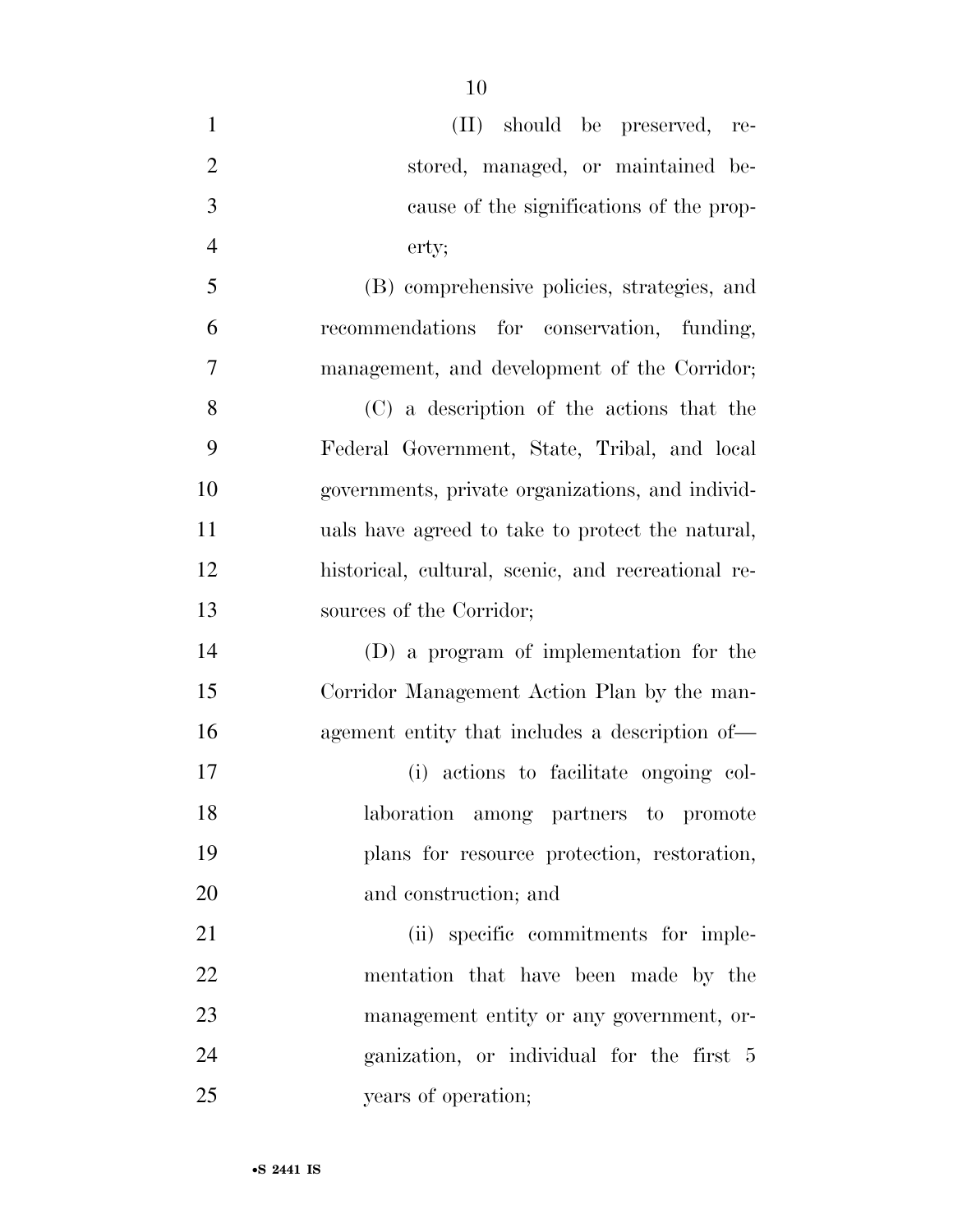| $\mathbf{1}$   | (E) the identification of sources of funding               |
|----------------|------------------------------------------------------------|
| $\overline{2}$ | for carrying out the management plan;                      |
| 3              | analysis and recommendations<br>(F)<br>for                 |
| $\overline{4}$ | means by which Federal, State, local, and Trib-            |
| 5              | al programs, including the role of the National            |
| 6              | Park Service in the Corridor, may best be co-              |
| 7              | ordinated to carry out this subsection; and                |
| 8              | (G) an interpretative plan for the Corridor;               |
| 9              | and                                                        |
| 10             | (5) recommend policies and strategies for re-              |
| 11             | source management that consider and detail the ap-         |
| 12             | plication of appropriate land and water management         |
| 13             | techniques, including the development of intergov-         |
| 14             | ernmental and interagency cooperative agreements           |
| 15             | to protect the natural, historical, cultural, edu-         |
| 16             | cational, scenic, and recreational resources of the        |
| 17             | Corridor.                                                  |
| 18             | (c) DEADLINE.—If a proposed management plan is             |
| 19             | not submitted to the Secretary by the date that is 3 years |
| 20             | after the date of enactment of this Act, the management    |
| 21             | entity shall be ineligible to receive additional funding   |
| 22             | under this section until the date that the Secretary re-   |
| 23             | ceives and approves the management plan.                   |
| 24             | (d) APPROVAL OR DISAPPROVAL OF MANAGEMENT                  |
| 25             | PLAN.                                                      |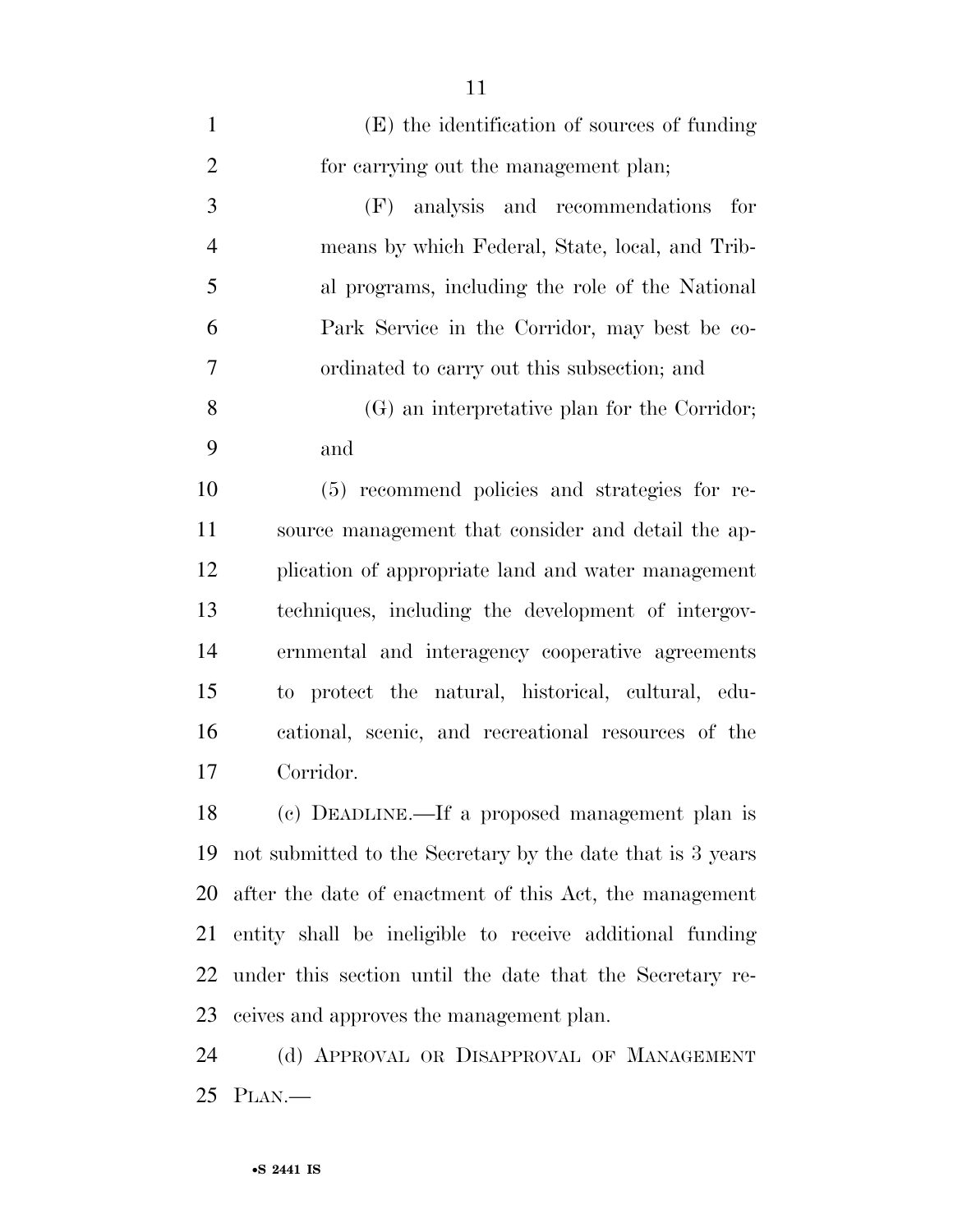| $\mathbf{1}$   | (1) IN GENERAL.—Not later than 180 days               |
|----------------|-------------------------------------------------------|
| $\overline{2}$ | after the date of receipt of the management plan the  |
| 3              | Secretary, in consultation with State and Tribal gov- |
| $\overline{4}$ | ernments, shall approve or disapprove the manage-     |
| 5              | ment plan.                                            |
| 6              | (2) CRITERIA FOR APPROVAL.—In determining             |
| 7              | whether to approve the management plan, the Sec-      |
| 8              | retary shall consider whether—                        |
| 9              | (A) the management entity is representa-              |
| 10             | tive of the diverse interests of the Corridor, in-    |
| 11             | cluding Federal, State, Tribal, and local govern-     |
| 12             | ments, natural and historic resources protection      |
| 13             | organizations, educational institutions, busi-        |
| 14             | nesses, recreational organizations;                   |
| 15             | (B) the management entity has afforded                |
| 16             | adequate opportunity, including public hearings,      |
| 17             | for public and governmental involvement in the        |
| 18             | preparation of the management plan;                   |
| 19             | (C) the resource preservation and interpre-           |
| 20             | tation strategies contained in the management         |
| 21             | plan would adequately protect the natural, his-       |
| 22             | torical, and cultural resources of the Corridor;      |
| 23             | and                                                   |
| 24             | (D) the Secretary has received adequate               |
| 25             | assurances from appropriate State and local of-       |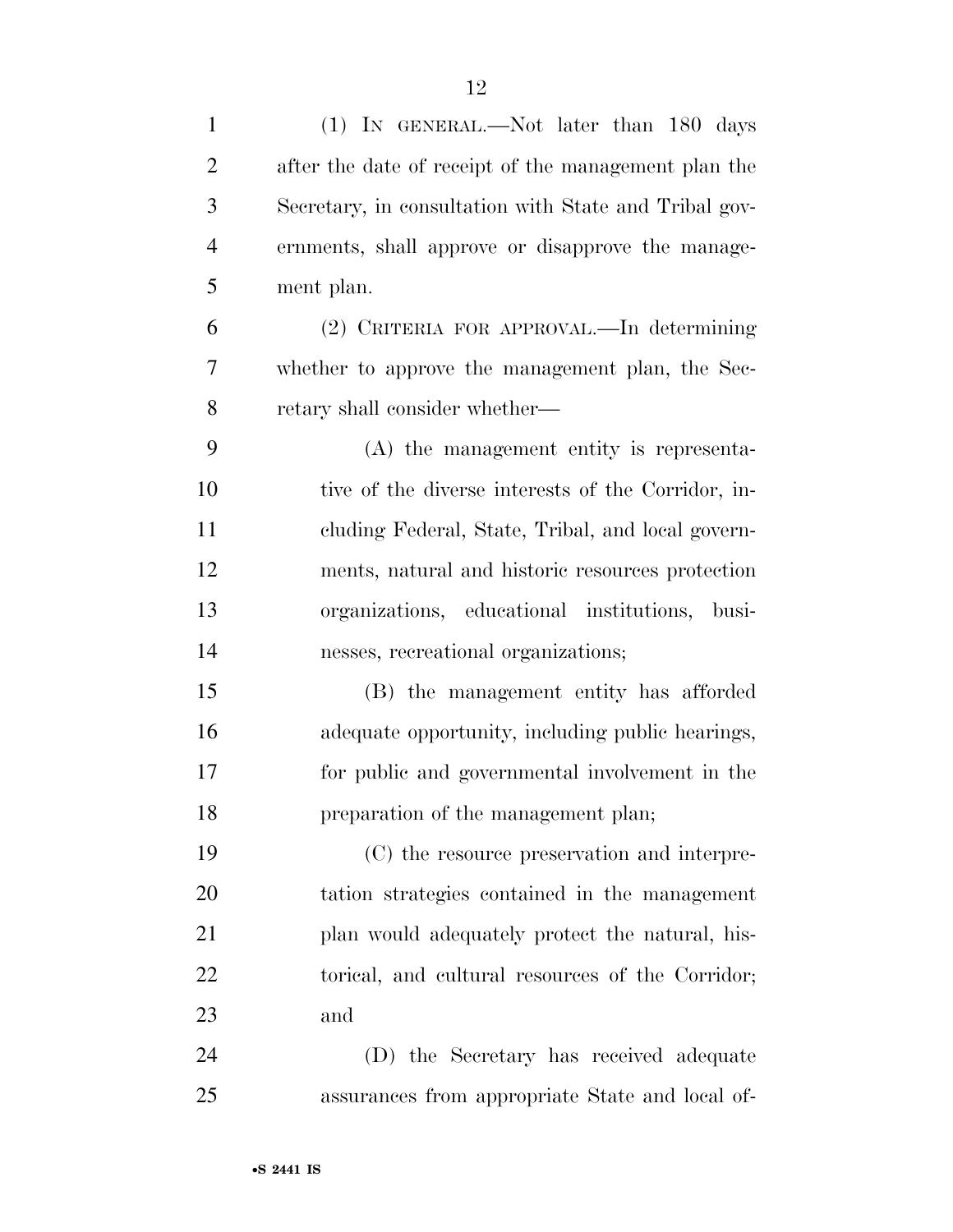| $\mathbf{1}$   | ficials whose support is needed to ensure the ef- |
|----------------|---------------------------------------------------|
| $\overline{2}$ | fective implementation of the State and local     |
| 3              | aspects of the plan.                              |
| $\overline{4}$ | (3) ACTION FOLLOWING DISAPPROVAL.—If the          |
| 5              | Secretary disapproves the management plan, the    |
| 6              | Secretary shall—                                  |
| $\overline{7}$ | (A) advise the management entity in writ-         |
| 8              | ing of the reasons for the disapproval;           |
| 9              | (B) make recommendations for revisions to         |
| 10             | the management plan; and                          |
| 11             | $(C)$ not later than 180 days after the re-       |
| 12             | ceipt of any proposed revision of the manage-     |
| 13             | ment plan from the management entity, ap-         |
| 14             | prove or disapprove the proposed revision.        |
| 15             | (4) AMENDMENTS.—                                  |
| 16             | (A) IN GENERAL.—The Secretary shall ap-           |
| 17             | prove or disapprove each amendment to the         |
| 18             | management plan that the Secretary determines     |
| 19             | make a substantial change to the management       |
| 20             | plan.                                             |
| 21             | (B) USE OF FUNDS.—The management                  |
| 22             | entity shall not use Federal funds authorized by  |
| 23             | this subtitle to carry out any amendments to      |
| 24             | the management plan until the Secretary has       |
| 25             | approved the amendments.                          |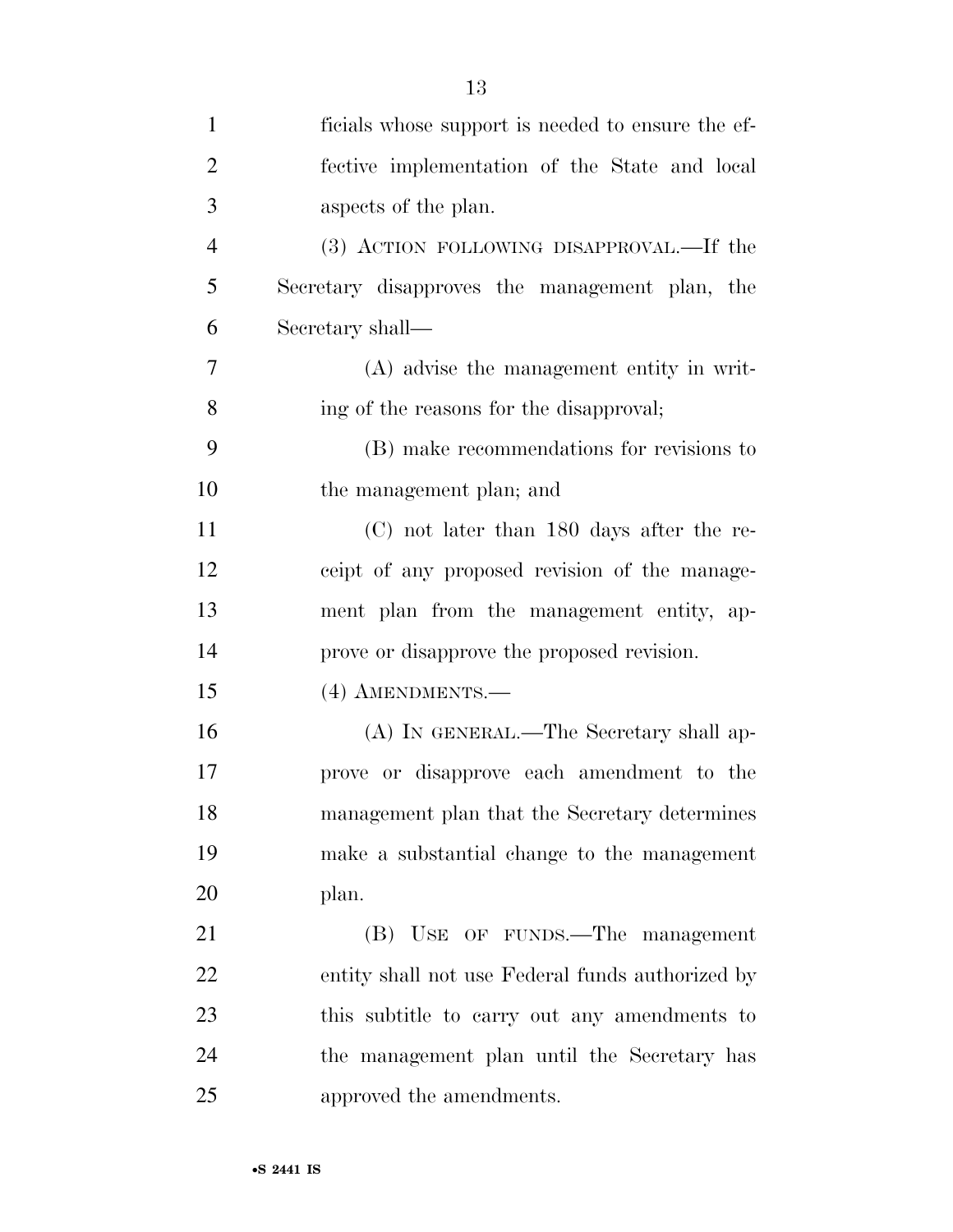#### **SEC. 7. RELATIONSHIP TO OTHER FEDERAL AGENCIES.**

 (a) IN GENERAL.—Nothing in this section affects the authority of a Federal agency to provide technical or fi-nancial assistance under any other law.

 (b) CONSULTATION AND COORDINATION.—The head of any Federal agency planning to conduct activities that may have an impact on the Heritage Area is encouraged to consult and coordinate the activities with the Secretary and the management entity to the maximum extent prac-ticable.

 (c) OTHER FEDERAL AGENCIES.—Nothing in this section—

 (1) modifies, alters, or amends any law or regu- lation authorizing a Federal agency to manage Fed- eral land under the jurisdiction of the Federal agen-cy;

 (2) limits the discretion of a Federal land man- ager to implement an approved land use plan within the boundaries of the Heritage Area; or

 (3) modifies, alters, or amends any authorized use of Federal land under the jurisdiction of a Fed-eral agency.

**SEC. 8. PRIVATE PROPERTY AND REGULATORY PROTEC-**

- **TIONS.**
- Nothing in this Act—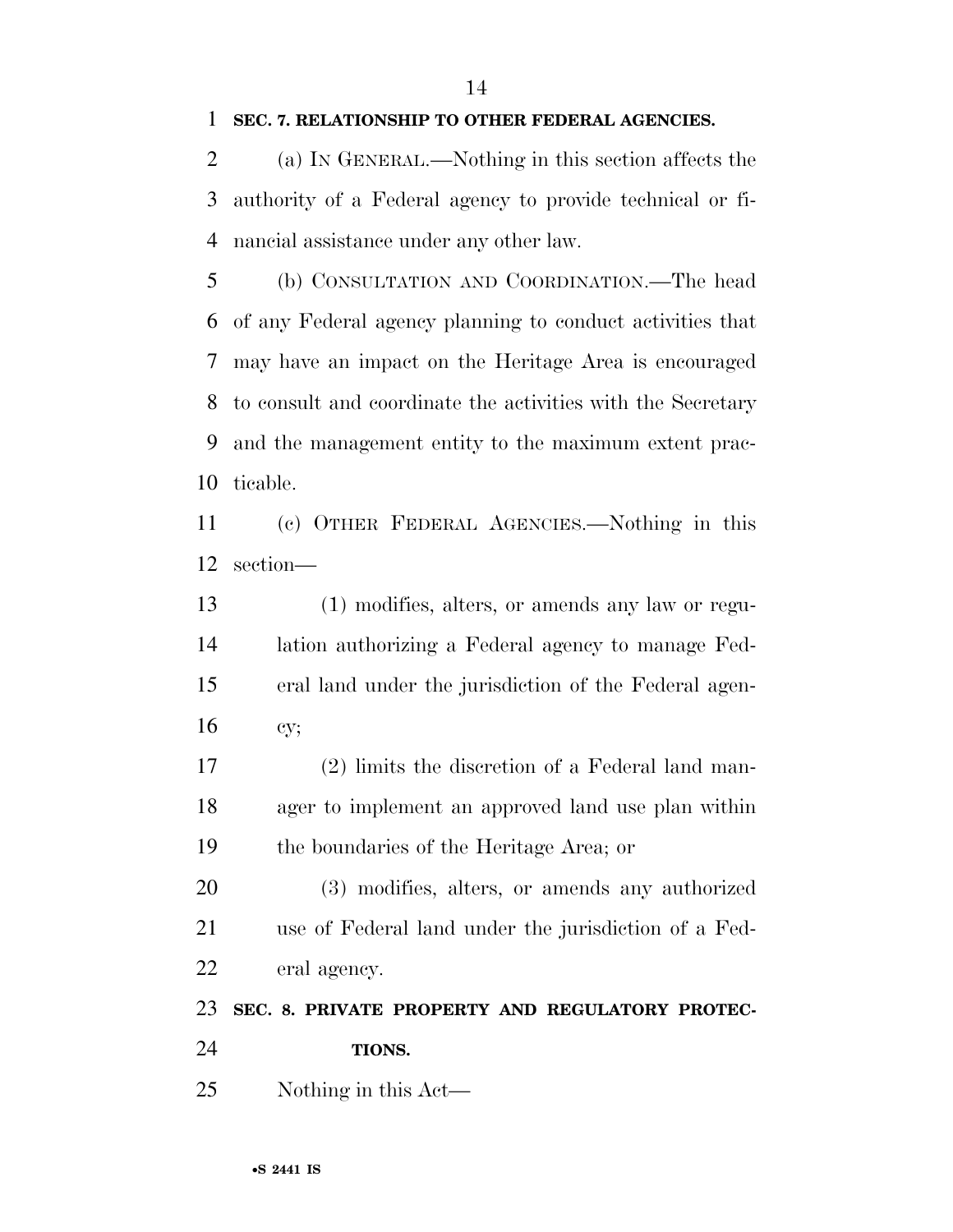(1) abridges the rights of any property owner (whether public or private), including the right to re- frain from participating in any plan, project, pro- gram, or activity conducted within the Heritage Area;

 (2) requires any property owner to permit pub- lic access (including access by Federal, State, or local agencies) to the property of the property owner, or to modify public access or use of property of the property owner under any other Federal, State, or local law;

 (3) alters any duly adopted land use regulation, approved land use plan, or other regulatory author- ity of any Federal, State, or local agency, or conveys any land use or other regulatory authority to the management entity;

 (4) authorizes or implies the reservation or ap-propriation of water or water rights;

 (5) diminishes the authority of the State to manage fish and wildlife, including the regulation of fishing and hunting within the Heritage Area; or

 (6) creates any liability, or affects any liability under any other law, of any private property owner with respect to any person injured on the private property.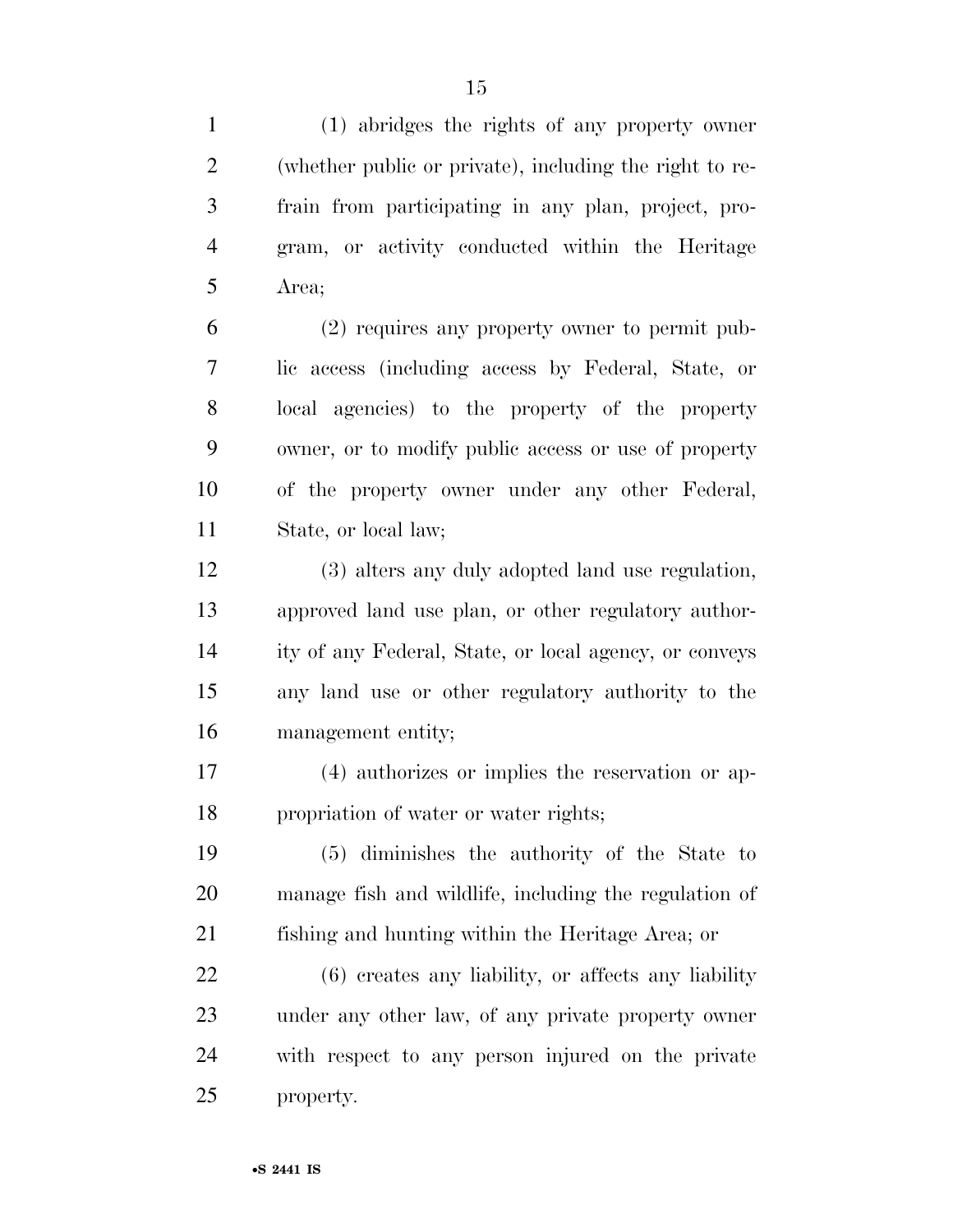# **SEC. 9. EVALUATION; REPORT.**

| $\overline{2}$ | (a) IN GENERAL.—Not later than 3 years before the      |
|----------------|--------------------------------------------------------|
| 3              | date on which authority for Federal funding terminates |
| 4              | for the Corridor, the Secretary shall—                 |
| 5              | (1) conduct an evaluation of the accomplish-           |
| 6              | ments of the Corridor; and                             |
| $\overline{7}$ | (2) prepare a report in accordance with sub-           |
| 8              | section (c).                                           |
| 9              | (b) EVALUATION.—An evaluation conducted under          |
| 10             | subsection (a) shall—                                  |
| 11             | (1) assess the progress of the management enti-        |
| 12             | ty with respect to-                                    |
| 13             | (A) accomplishing the purposes of this sec-            |
| 14             | tion for the Corridor; and                             |
| 15             | (B) achieving the goals and objectives of              |
| 16             | the approved management plan for the Cor-              |
| 17             | ridor;                                                 |
| 18             | (2) analyze the Federal, State, Tribal, local,         |
| 19             | and private investments in the Corridor to determine   |
| 20             | the leverage and impact of the investments; and        |
| 21             | (3) review the management structure, partner-          |
| 22             | ship relationships, and funding of the Corridor for    |
| 23             | purposes of identifying the critical components for    |
| 24             | sustainability of the Corridor.                        |
| 25             | $(c)$ REPORT.—                                         |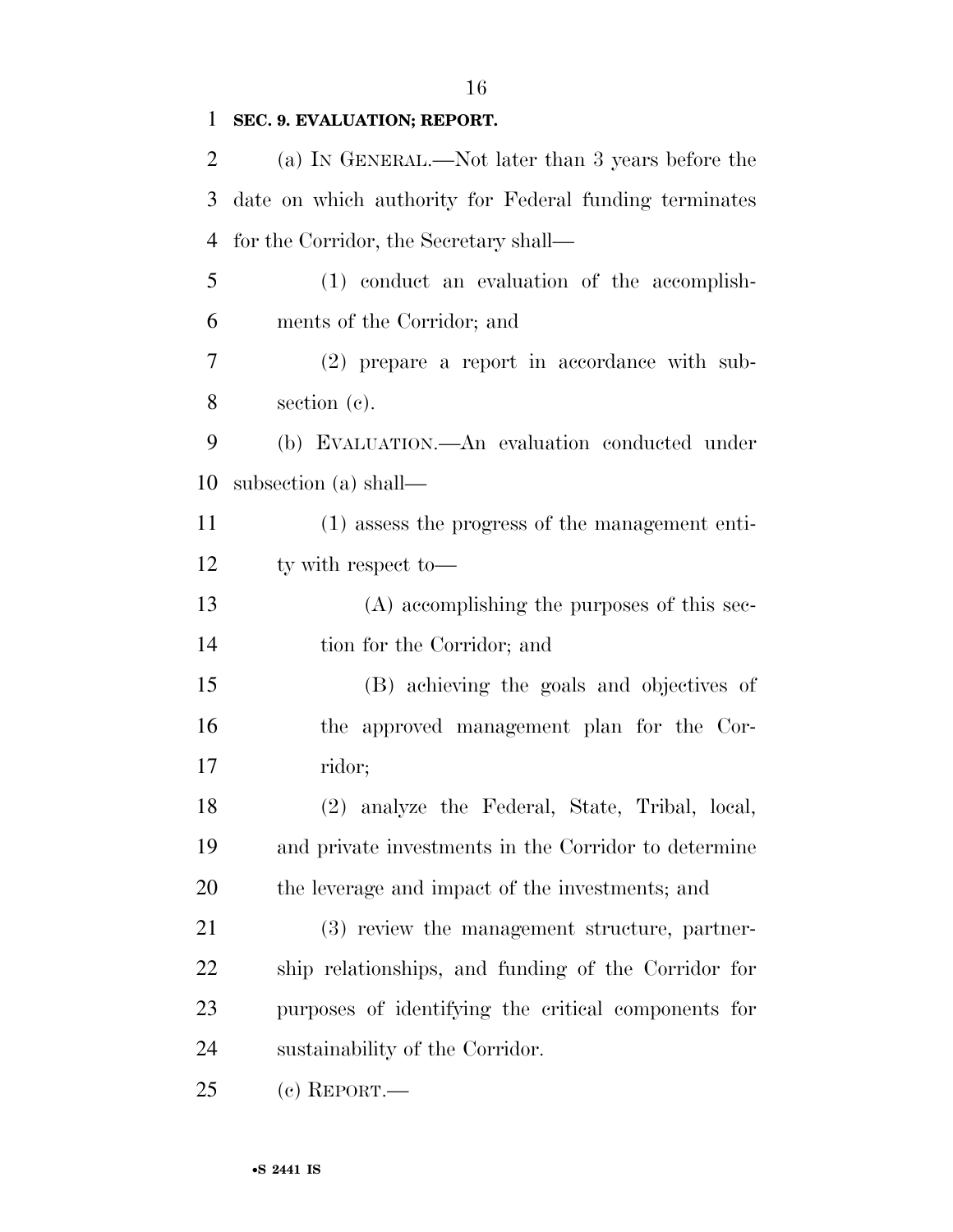| $\mathbf{1}$   | (1) IN GENERAL.—Based on the evaluation con-           |
|----------------|--------------------------------------------------------|
| $\overline{2}$ | ducted under subsection (b), the Secretary shall pre-  |
| 3              | pare a report that includes recommendations for the    |
| $\overline{4}$ | future role of the National Park Service, if any, with |
| 5              | respect to the Corridor.                               |
| 6              | (2) REQUIRED ANALYSIS.—If the report pre-              |
| 7              | pared under subsection (a) recommends that Federal     |
| 8              | funding for the Heritage Area be reauthorized, the     |
| 9              | report shall include an analysis of—                   |
| 10             | (A) ways in which Federal funding for the              |
| 11             | Corridor may be reduced or eliminated; and             |
| 12             | (B) the appropriate time period necessary              |
| 13             | to achieve the recommended reduction or elimi-         |
| 14             | nation.                                                |
| 15             | (3) SUBMISSION TO CONGRESS.—On completion              |
| 16             | of the report, the Secretary shall submit the report   |
| 17             | $to-$                                                  |
| 18             | (A) the Committee on Energy and Natural                |
| 19             | Resources of the Senate; and                           |
| 20             | (B) the Committee on Natural Resources                 |
| 21             | of the House of Representatives.                       |
| 22             | SEC. 10. FUNDING.                                      |
| 23             | There is authorized to be appropriated to carry out    |
| 24             | this section $$10,000,000$ , of which not more<br>than |
| 25             | \$1,000,000 may be made available in any fiscal year.  |